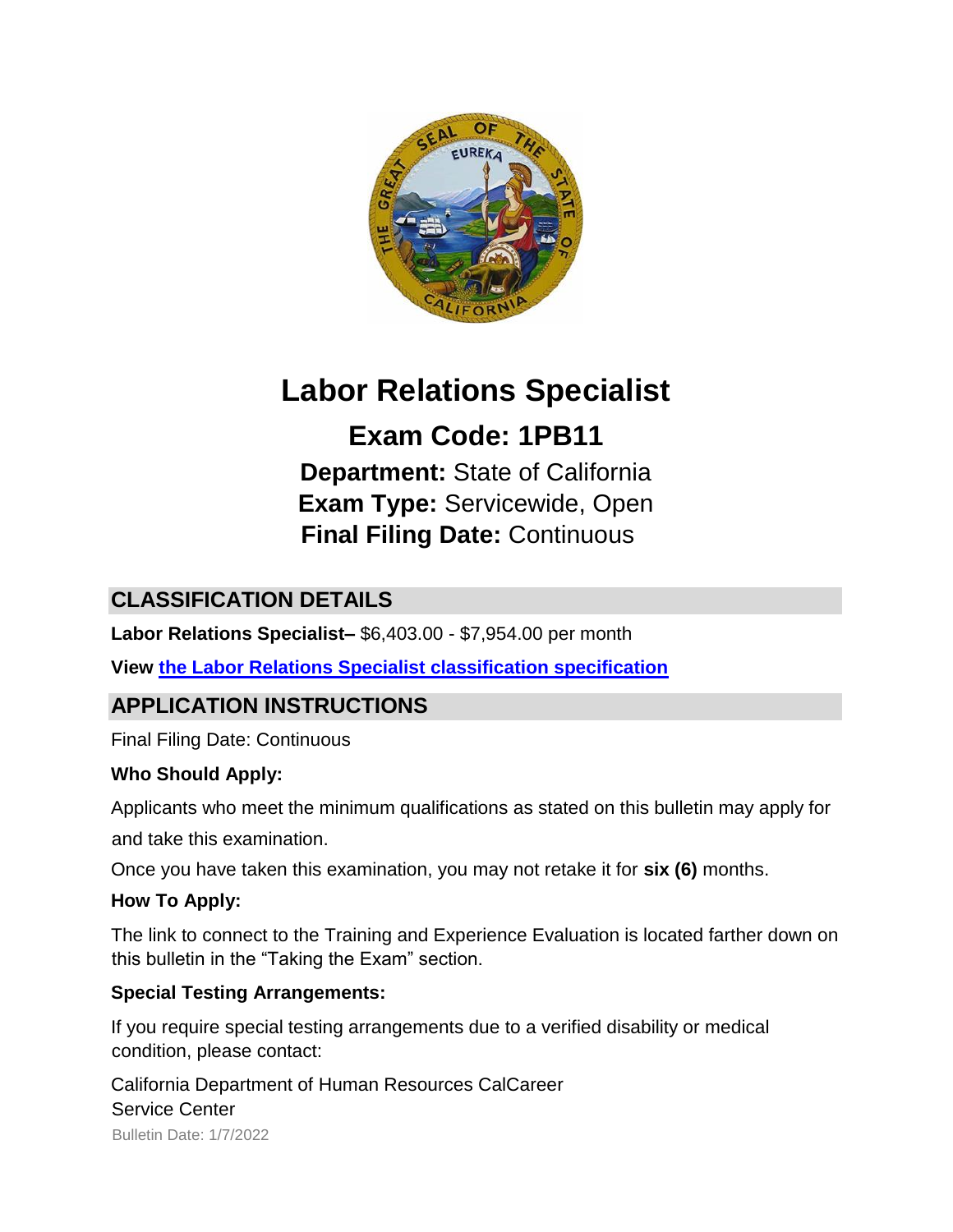1810 16th Street Sacramento, CA 95814

Phone: (866) 844-8671 Email: CalCareer@CalHR.CA.GOV

California Relay Service: 7-1-1 (TTY and voice)

TTY is a Telecommunications Device for the Deaf, and is reachable only from phones equipped with a TTY Device

# **MINIMUM QUALIFICATIONS**

All applicants must meet the education and/or experience requirements as stated on this exam bulletin to be accepted into the examination. Part-time or full-time jobs, regardless of whether paid or volunteer positions, and inside or outside California state service will count toward experience.

#### **Labor Relations Specialist**

#### **Either 1**

One year of experience in the California state service performing the duties equivalent to those of a Labor Relations Analyst, Range B. (Applicants who have completed six months of service performing the duties of a Labor Relations Analyst, Range B, will be admitted to the examination, but they must satisfactorily complete one year of this experience before they can be eligible for appointment.) **Or** 

**2**

Three years of responsible analytical experience in one or a combination of the following types of employer-employee relations work: 1. Resolution of grievances arising under labor agreements; or

- 2. Negotiation or preparation of labor agreements; or
- 3. Conciliation, mediation, or arbitration of labor disputes; or
- 4. Consultation, meet and confer, and resolution of conflict in public sector employeremployee relations; or
- 5. Administration or investigation and settlement of violation complaints in regard to State or Federal labor management relations laws.

#### **And**

Education: Equivalent to graduation from a recognized four-year accredited college or university. (Qualifying experience may be substituted for the required education on a year-for-year basis.)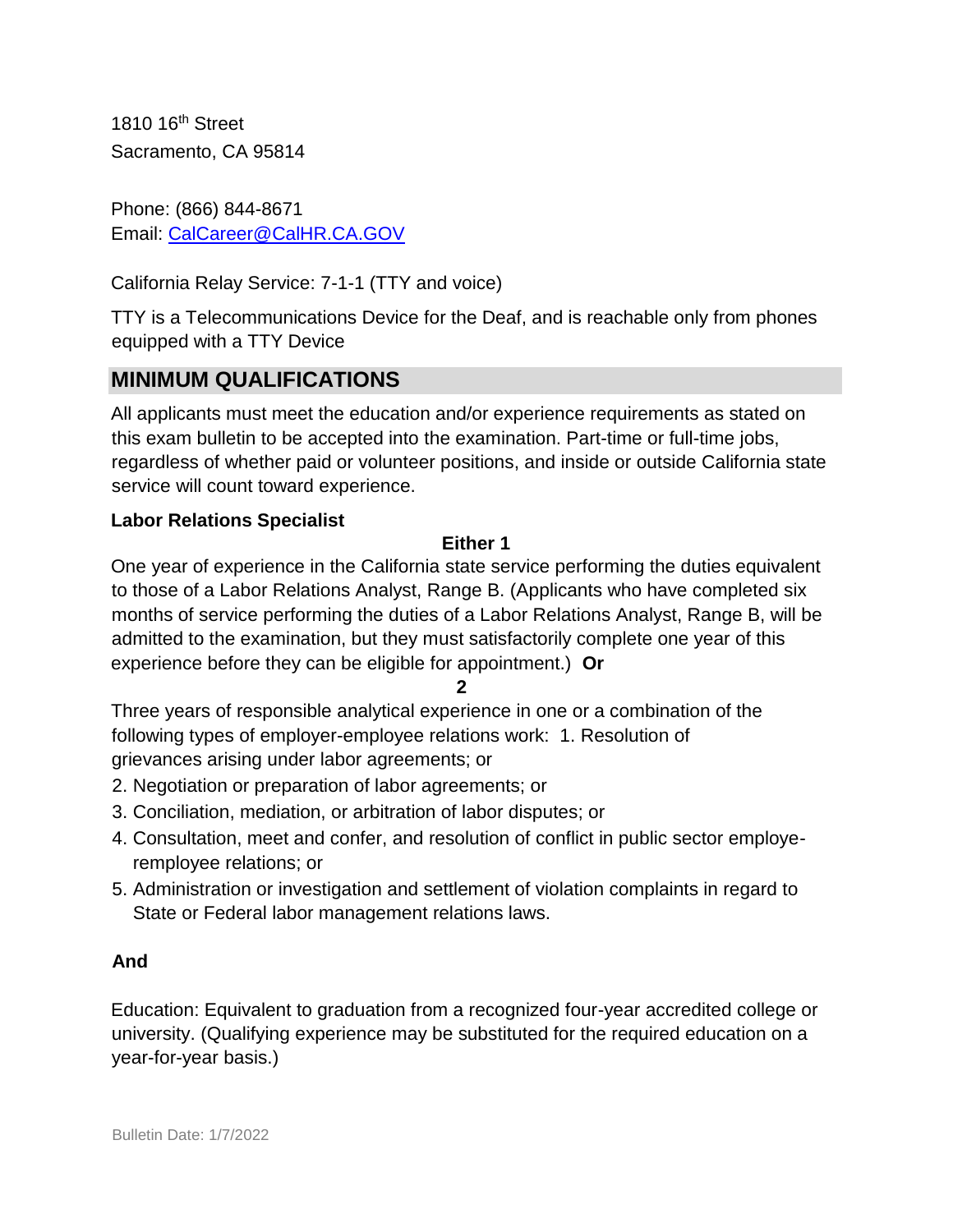(Either 18 quarter units or 12 semester units from an accredited college level labor relations curriculum, or 45 quarter units or 30 semester units of graduate work in public administration, industrial relations, psychology, law, political science, or a closely related field may be substituted for one year of the required experience.)

## **POSITION DESCRIPTION**

#### **Labor Relations Specialist**

Classes in this series are involved in representing State management under the Ralph C. Dills Act during all phases of the collective bargaining process by preparing for and participating in negotiations, impasse resolution, and contract administration activities. Work performed by incumbents in this series is typically confidential.

This is a dual function class. The first function is to serve as a supervisor over a small group of technical staff performing labor relations work. The second is to serve as a non-supervising specialist.

Positions at the Labor Relations Analyst and Specialist levels have responsibility for activities such as making recommendations to State management and advising management on making a determination regarding interpretation and application of provisions of labor agreements; ensuring State compliance with laws, policies, and labor agreements; investigating, recommending, and/or making decisions regarding disposition of grievances arising out of labor agreement administration, or grievances filed outside of the labor agreements; developing training programs for supervisory/management staff regarding State labor relations policies and proper practices in grievance handling or other areas of labor-management relations; researching and reporting on labor relations matters; participating in the development of State positions on matters within the scope of bargaining; providing assistance to task force studies on labor relations matters; and analyzing legislation, case law, and administrative regulations in the field of labor relations.

Positions allocated to the Specialist class are distinguished from Analyst positions by increased complexity, independence, authority, and responsibilities.

# **EXAMINATION SCOPE**

This examination consists of the following components:

**Training and Experience Evaluation –** Weighted 100% of the final score.

The examination will consists solely of a **Training and Experience Evaluation.** To obtain a position on the eligible list, a minimum score of 70% must be received. Applicants will receive their score upon completion of the Training and Experience Evaluation process.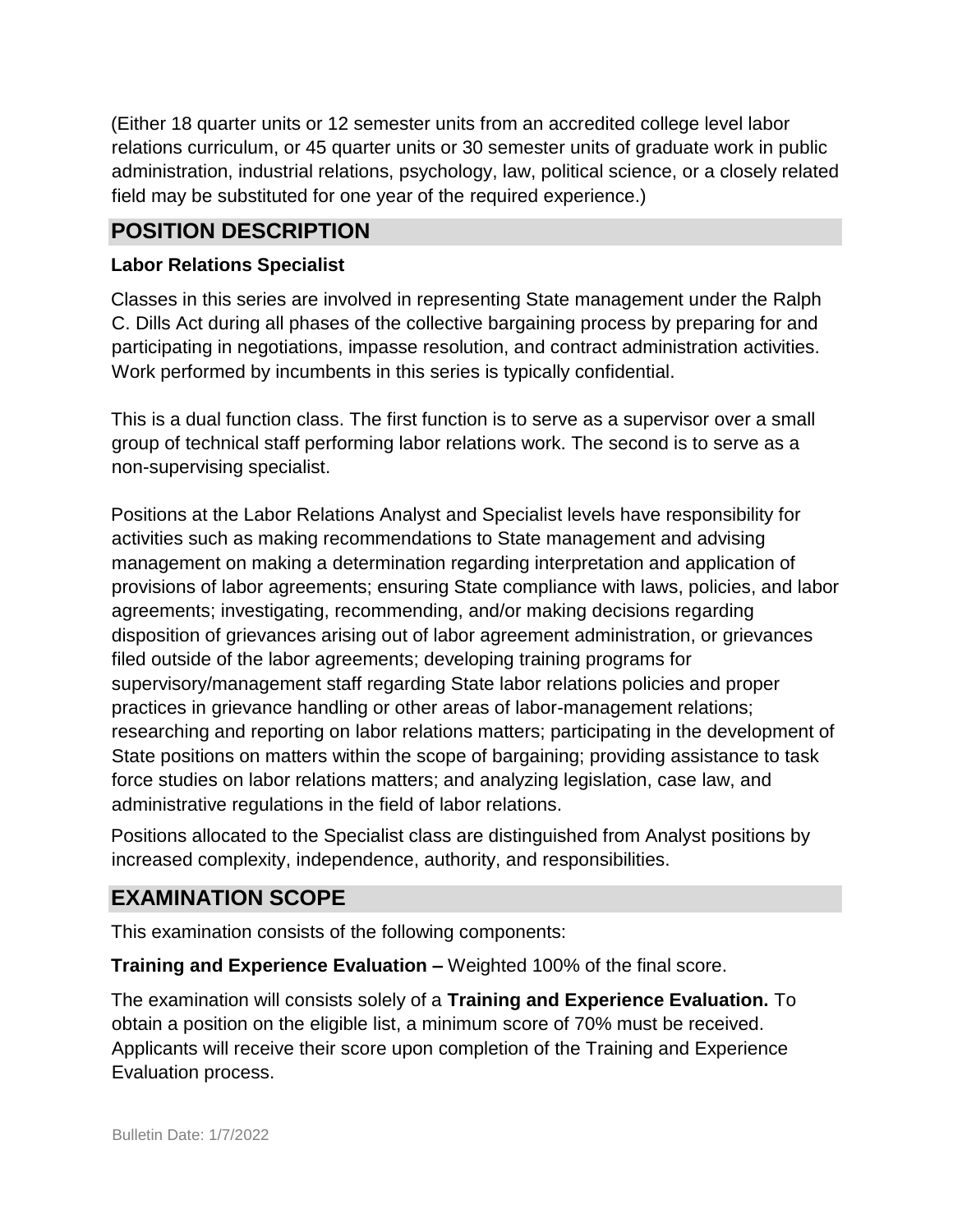In addition to evaluating applicants' relative knowledge, skills, and ability, as demonstrated by quality and breadth of education and/or experience, emphasis in each exam component will be measuring competitively, relative job demands, each applicant's:

#### **Knowledge and Abilities**

**Knowledge of**: General principles, practices, and trends of labor-management relations, public administration, human resources, or business administration; research and data collection techniques; communication techniques for gathering, evaluating, and transmitting information; and English language such as proper punctuation, grammar, the meaning and spelling of words, pronunciation of words, and rules of composition in order to effectively communicate in writing and verbally to others.

**Ability to:** Read, analyze, and logically interpret and apply appropriate laws, rules, regulations, memoranda of understanding, policies, procedures, and instructions; plan, organize, and conduct research, and investigatory and statistical work; reason logically, analyze situations, and develop and evaluate alternatives and take effective action; accurately secure, evaluate, analyze, and record facts; prepare clear and succinct reports, graphs, correspondence, and statistical reports; comprehend written material; communicate effectively verbally and/or in writing; consult and advise interested parties; use good judgment and make sound decisions in critical situations; establish and maintain cooperative relations and gain confidence with those contacted in the work environment; and handle stressful and/or sensitive situations with tact and labormanagement diplomacy.

#### **Labor Relations Specialist**

**Knowledge of:** All of the above, and the collective bargaining process in the private or public sectors; principles of management rights, representation rights, and unfair practices; State and Federal labor law applicable to the public sector; the principles and scope of collective bargaining; standard negotiating strategies, tactics, and impasse procedures; grievance handling procedures; data sources pertaining to public sector employer-employee relations; and the personnel management system of the State.

**Ability to:** Work effectively with all levels of management; interpret and apply labor law and labor agreement provisions; develop training programs in employer-employee relations for management; obtain, analyze, evaluate, and apply data such as labor statistics and cost figures; research and write reports; communicate effectively; use good judgment and make sound decisions in critical situations; and handle stressful or sensitive situations with tact and labor-management diplomacy.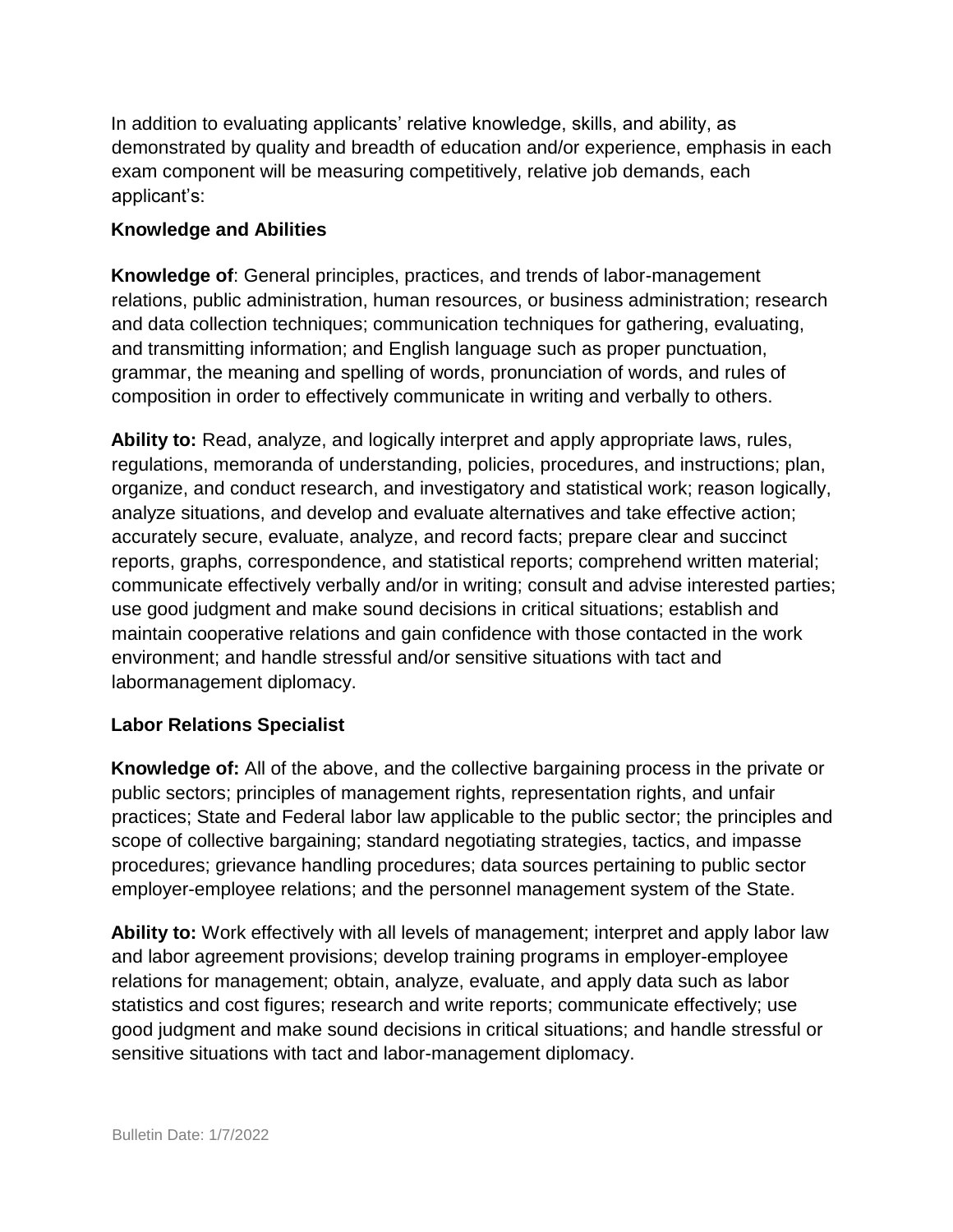# **ELIGIBLE LIST INFORMATION**

A servicewide, open eligible list for the **Labor Relations Specialist** classification will be established for the State of California (all State of California departments, statewide).

The names of successful competitors will be merged onto the eligible list in order of final score regardless of exam date. Eligibility expires **twelve (12) months** after it is established. Applicants must then retake the examination to reestablish eligibility.

Veterans' Preference will be granted for this examination. In accordance with Government Codes 18973.1 and 18973.5, whenever any veteran, or widow or widower of a veteran achieves a passing score on an open examination, he or she shall be ranked in the top rank of the resulting eligible list.

Veterans status is verified by the California Department of Human Resources (CalHR). Information on this program and [the Veterans' Preference Application](https://www.jobs.ca.gov/CalHRPublic/Landing/Jobs/VeteransInformation.aspx) [\(](https://www.jobs.ca.gov/CalHRPublic/Landing/Jobs/VeteransInformation.aspx)Std. form 1093) is available online**.** Additional information on veteran benefits is available at the Department of Veterans Affairs.

Career Credits **will not** be added to the final score for this exam, because it does not meet the requirements to qualify for Career Credits.

# **EXAMINATION INFORMATION**

**[Preview of the Labor Relations Specialist Training and Experience](https://jobs.ca.gov/JOBSGEN/1PB11A.PDF) Evaluation** 

## **PREPARING FOR THE EXAMINATION**

Here is a list of suggested resources to have available prior to taking the exam.

**Employment History:** Employment dates, job titles, organization names and addresses, names of supervisors or persons who can verify your job responsibilities, and phone numbers of persons listed above.

**Education:** School names and addresses, degrees earned, dates attended, courses taken (verifiable on a transcript), persons or office who can verify education, and phone numbers of persons or offices listed above.

**Training:** Class titles, certifications received, names of persons who can verify your training, and phone numbers of persons listed above.

## **TAKING THE EXAMINATION**

**Take [the](https://exams.spb.ca.gov/exams/lrs/index.cfm) [Labor Relations Specialist examination](https://exams.spb.ca.gov/exams/lrs/index.cfm)**

## **TESTING DEPARTMENTS**

State of California (all State of California departments)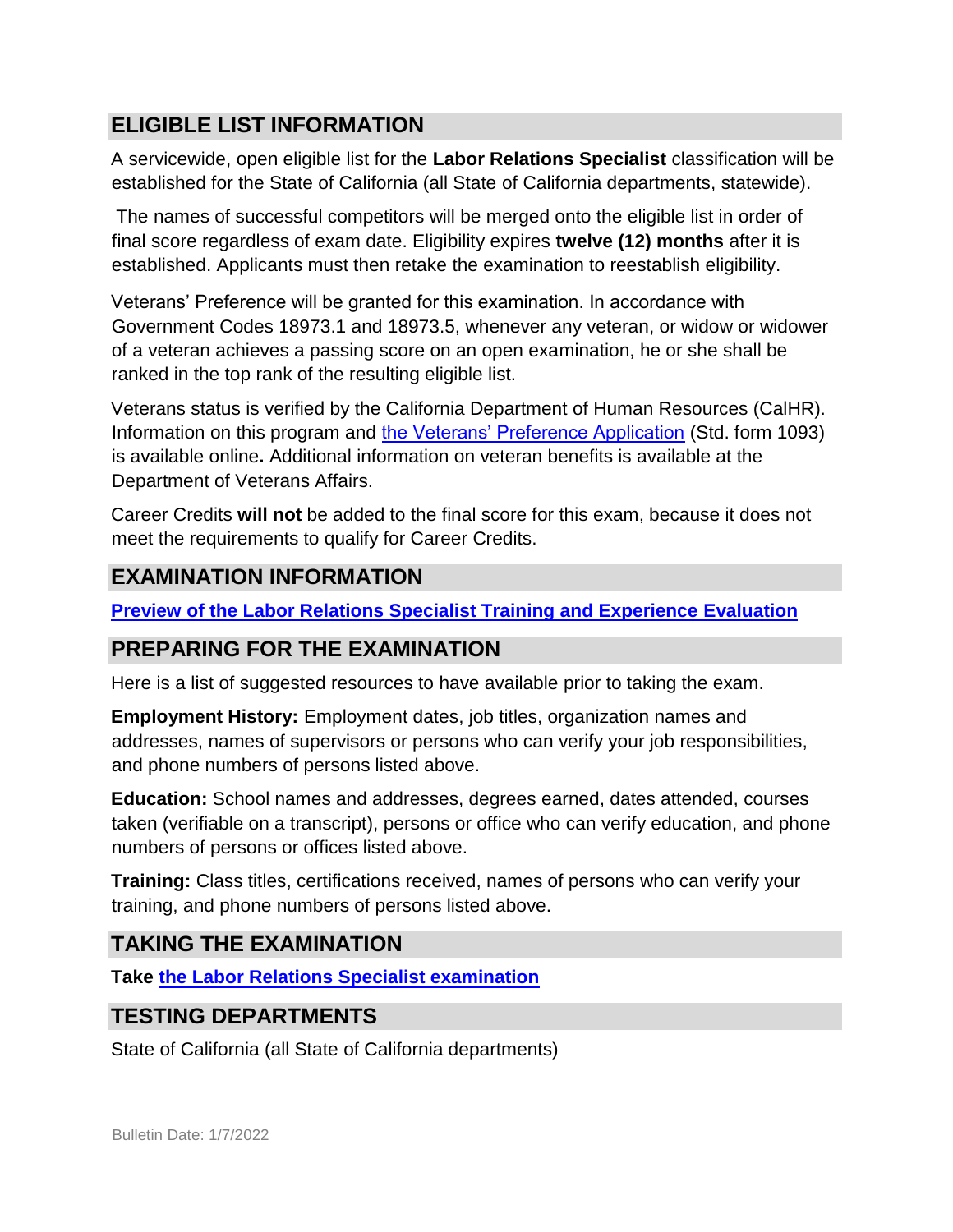# **CONTACT INFORMATION**

California Department of Human Resources CalCareer Service Center 1810 16<sup>th</sup> Street Sacramento, CA 95814 Phone: (866) 844-8671 Email: CalCareer@CalHR.CA.GOV

California Relay Service: 7-1-1 (TTY and voice)

TTY is a Telecommunications Device for the Deaf, and is reachable only from phones equipped with a TTY Device.

## **EQUAL OPPORTUNITY EMPLOYER**

The State of California is an equal opportunity employer to all, regardless of age, ancestry, color, disability (mental and physical), exercising the right of family care and medical leave, gender, gender expression, gender identity, genetic information, marital status, medical condition, military or veteran status, national origin, political affiliation, race, religious creed, sex (includes pregnancy, childbirth, breastfeeding, and related medical conditions), and sexual orientation.

## **DRUG-FREE STATEMENT**

It is an objective of the State of California to achieve a drug-free State work place. Any applicant for State employment will be expected to behave in accordance with this objective, because the use of illegal drugs is inconsistent with the law of the State, the rules governing civil service, and the special trust placed in public servants.

## **GENERAL INFORMATION**

Examination and/or Employment Application (STD 678) forms are available at the California Department of Human Resources, local offices of the Employment Development Department, and through your **[CalCareer Account.](http://www.jobs.ca.gov/)**

If you meet the requirements stated on this examination bulletin, you may take this examination, which is competitive. Possession of the entrance requirements does not assure a place on the eligible list. Your performance in the examination described in this bulletin will be rated against a predetermined job-related rating, and all applicants who pass will be ranked according to their score.

The California Department of Human Resources (CalHR) reserves the right to revise the examination plan to better meet the needs of the service, if the circumstances under which this examination was planned change. Such revision will be in accordance with civil service laws and rules and all applicants will be notified.